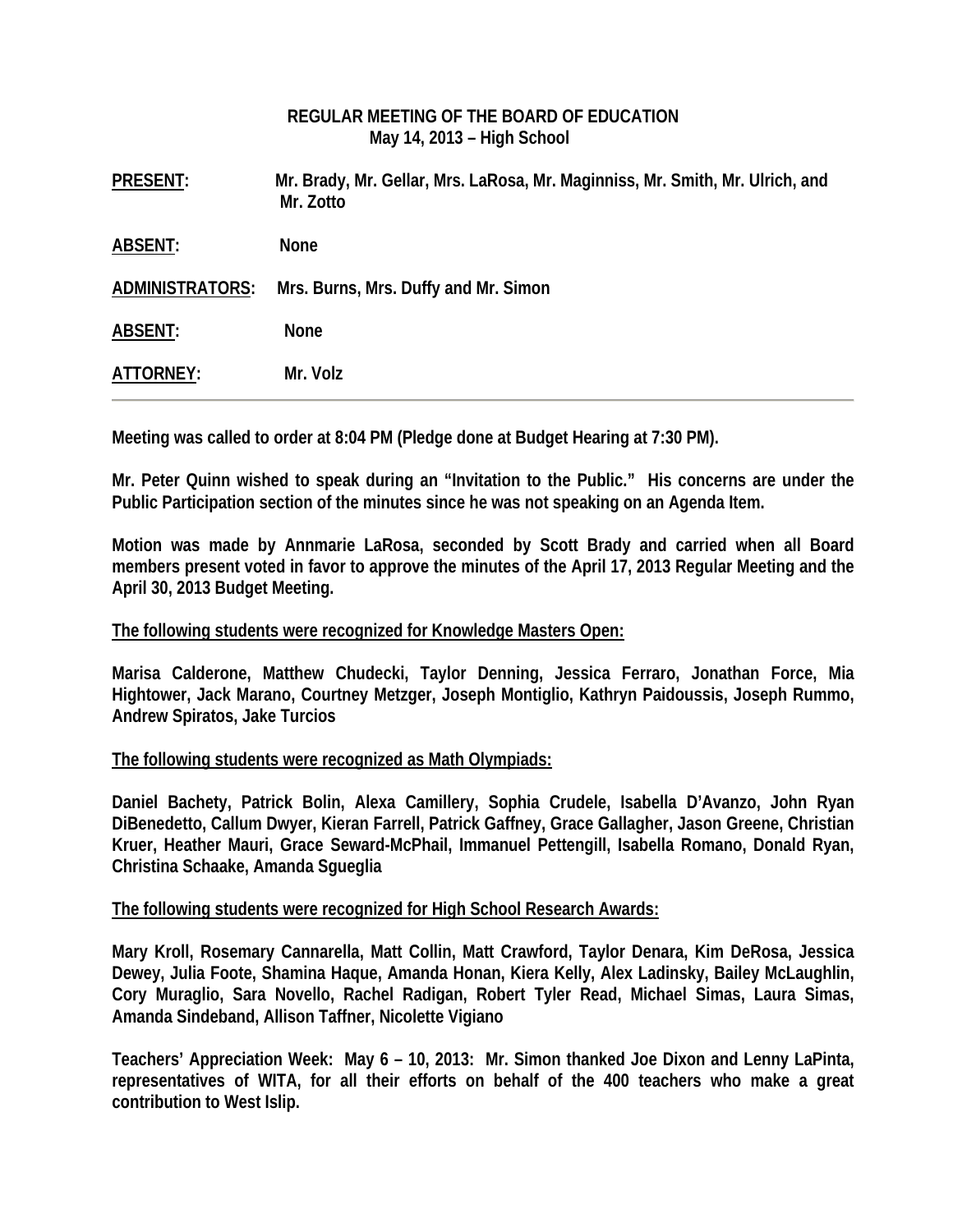**National School Nurses Day: May 8, 2013: Mr. Simon thanked Suzanne O'Connor and Laurie Farrell-Luquer, for the vital role the nurse's play in helping the 5,000 plus students of West Islip.** 

**Motion was made by Bob Ulrich, seconded by Annmarie LaRosa, and carried when all Board members present voted in favor to approve CLASSIFIED CIVIL SERVICE: CHANGE IN TITLE: Michael Beckerman, Maintenance Mechanic III, effective May 15, 2013.** 

**Motion was made by George Smith, seconded by Annmarie LaRosa, and carried when all Board members present voted in favor to approve CLASSIFIED CIVIL SERVICE: LEAVE OF ABSENCE: JoAnn Ogrodnik, Cafeteria Aide, effective September 3, 2013 through June 27, 2014.** 

**Motion was made by Annmarie LaRosa, seconded by Ron Maginniss, and carried when all Board members present voted in favor to approve CLASSIFIED CIVIL SERVICE: OTHER: 2013 FALL HIGH SCHOOL COACHES:** 

**FOOTBALL: Steve Mileti, Varsity Head Coach; Anthony Yuli, Assistant Varsity Coach; Thomas Powers, Assistant Varsity Coach; Jim Dooley, Varsity Volunteer Coach; Nick LaGiglia, Head J.V. Coach; Shawn Rush, Assistant J.V. Coach; Phil Kane, J.V. Volunteer Coach** 

**GIRLS SOCCER: Nick Grieco, Head Varsity Coach; Jim Albert, Assistant Varsity Coach; Jeremy Robertson, J.V. Coach** 

**BOYS SOCCER: Ed Pieron, Head Varsity Coach; Brian Cameron, Assistant Varsity Coach; Dennis Mazzalonga, J.V. Coach** 

**GIRLS SWIMMING: Robert Kollar, Varsity Coach; KristiLee Schubert-Hender, Assistant Varsity Coach GIRLS GYMNASTICS: Karyn Storan, Varsity Coach; Vanessa Lillis, Assistant Varsity Coach** 

**GIRLS TENNIS: Kevin Lewis, Varsity Coach; Bill Turri, J.V. Coach** 

**FIELD HOCKEY: Josephine Hassett, Varsity Coach; Joanne Orehosky, Assistant Varsity Coach; Debra Mock-Dorfman, J.V. Coach** 

**CROSS COUNTRY: Christopher Kaigh, Boys Varsity Coach; Michelle Studley-Broderick, Girls Varsity Coach** 

**BOYS VOLLEYBALL: Frank Franzone, Varsity Coach; Cathy Lang, J.V. Coach** 

**GIRLS VOLLEYBALL: Jim Klimkoski, Varsity Coach; Kristen Ann Caulfield, J.V. Coach** 

**GOLF: George Botsch, Varsity Coach** 

**CHEERLEADING: Dina Barone, Varsity Coach; Reanna Fulton, Assistant Varsity Coach; Amy Mastrocinque, J.V. Coach** 

**Motion was made by George Smith, seconded by Annmarie LaRosa, and carried when all Board members present voted in favor to approve CLASSIFIED CIVIL SERVICE: OTHER: 2013 FALL MIDDLE SCHOOL COACHES:** 

**FOOTBALL: Shanan Mauro, Head 7-8 Udall Coach; Mark DiCristo, Assistant 7-8 Udall Coach; Vincent Luvera, Head 7-8 Beach Coach; John Denninger, Assistant 7-8 Beach Coach** 

**GIRLS SOCCER: Brian Dieumegard, 7-8 Udall Coach; Colleen Reilly, 7-8 Beach Coach** 

**BOYS SOCCER: Stephen DiPaolo, 7-8 Udall Coach; Mike LaCova, 7-8 Beach Coach** 

**CROSS COUNTRY: James Wood, Udall Boys & Girls Coach; Joe Nicolosi, Beach Boys & Girls Coach TENNIS: Thomas Loudon, Girls 7-8 Udall/Beach** 

**CHEERLEADING: Kristina Rosenberg, Udall 7-8 Coach; Erin Papadopulos, Beach 7-8 Coach**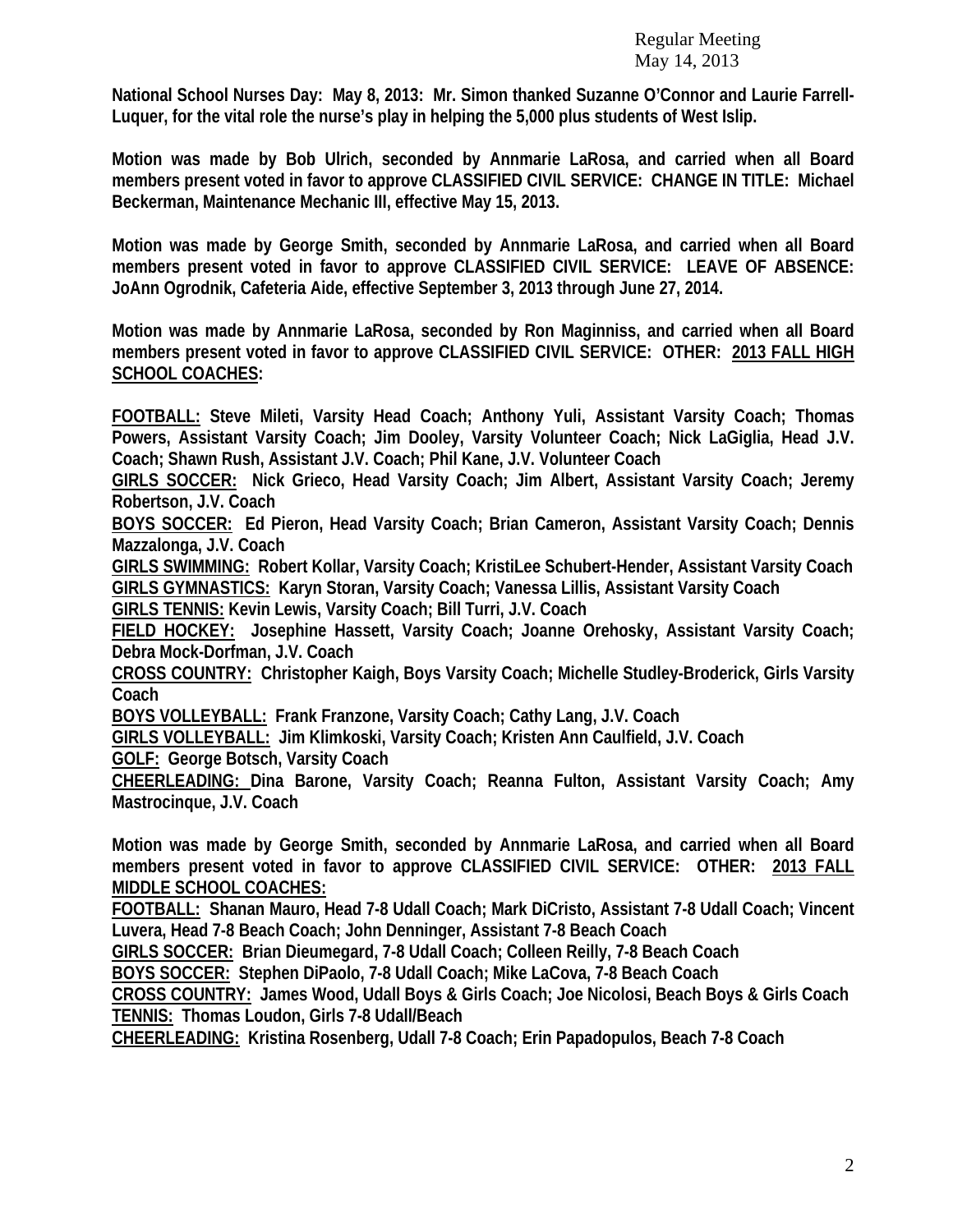**Motion was made by Scott Brady, seconded by Bob Ulrich, and carried when all Board members present voted in favor to approve CLASSIFIED CIVIL SERVICE: OTHER: HOME INSTRUCTION: Tara Annunziata, effective May 15, 2013.** 

**CURRICULUM UPDATE: Mrs. Burns informed the audience that grades 3 – 8 have completed the ELA and mathematics tests. These tests were scored in house and she thanked all faculty members who took part in that process. Mrs. Burns also addressed concerns expressed at last month's board meeting regarding the state's partnership with InBloom, a non-profit organization that will house New York State data. The purpose of the educational portal is to provide educators, students and students' families with data tools and educational content as we transition to the Common Core. Mrs. Burns also informed the audience that West Islip High School ranked # 715 in Newsweek's Top 2000 High Schools in the nation.** 

## **REPORT OF BOARD COMMITTEES:**

**Finance: George Smith reported on the meeting that was held on 5/7/13. Some of the items reviewed were the treasurer's report, payroll summary report, financial statements for the month of March, internal claims audit report, warrants, system manager audit trail and budget transfers. The Health Services Contract for Manhasset Public Schools, a donation from the West Islip Varsity Athletic Club for fencing and two Box Top donations were also reviewed. Several Bid Extensions were also discussed.** 

**Buildings and Grounds: Scott Brady reported on the meeting that was held on 5/7/13. Some of the topics discussed were the Atlantic project, two field projects are still in the review process at NYSED. Rental buildings, custodial maintenance, efficiency and productivity were also discussed. The High School pool will be drained in June/July for repairs, athletic storage buildings have problems with locks, resolution in progress. The Masera gym floor being replaced and parking lots and curbs will be repainted before August.** 

**Safety & Security: Scott Brady reported on the meeting that was held on 4/25/13. The committee reviewed articles on security and safety. Mr. Bosse is planning staff security and safety training at Superintendent's Conference Day. Physical upgrades to locks, improving cameras and High School buzzer entrance were discussed. The next meeting will be Tuesday, 5/28/13, before the Planning Session meeting.** 

**Health and Wellness/COMPASS Coalition: Tim Horan will report on the meeting that was held on 5/1/13 at next month's board meeting.** 

**Bullying Awareness Committee: Dan Marquardt reported on the meeting that was held 5/13/13. Some of the topics addressed were the video game BULLY by Rockstar games. This is rated Teen but is definitely not appropriate for teens. They also watched the Bully Project and had a discussion. Annmarie LaRosa suggested that the committee should put information on the school website regarding the inappropriate video games and other issues so the information can reach more people.** 

**Committee on Special Education/Preschool: Meeting was postponed until next week.**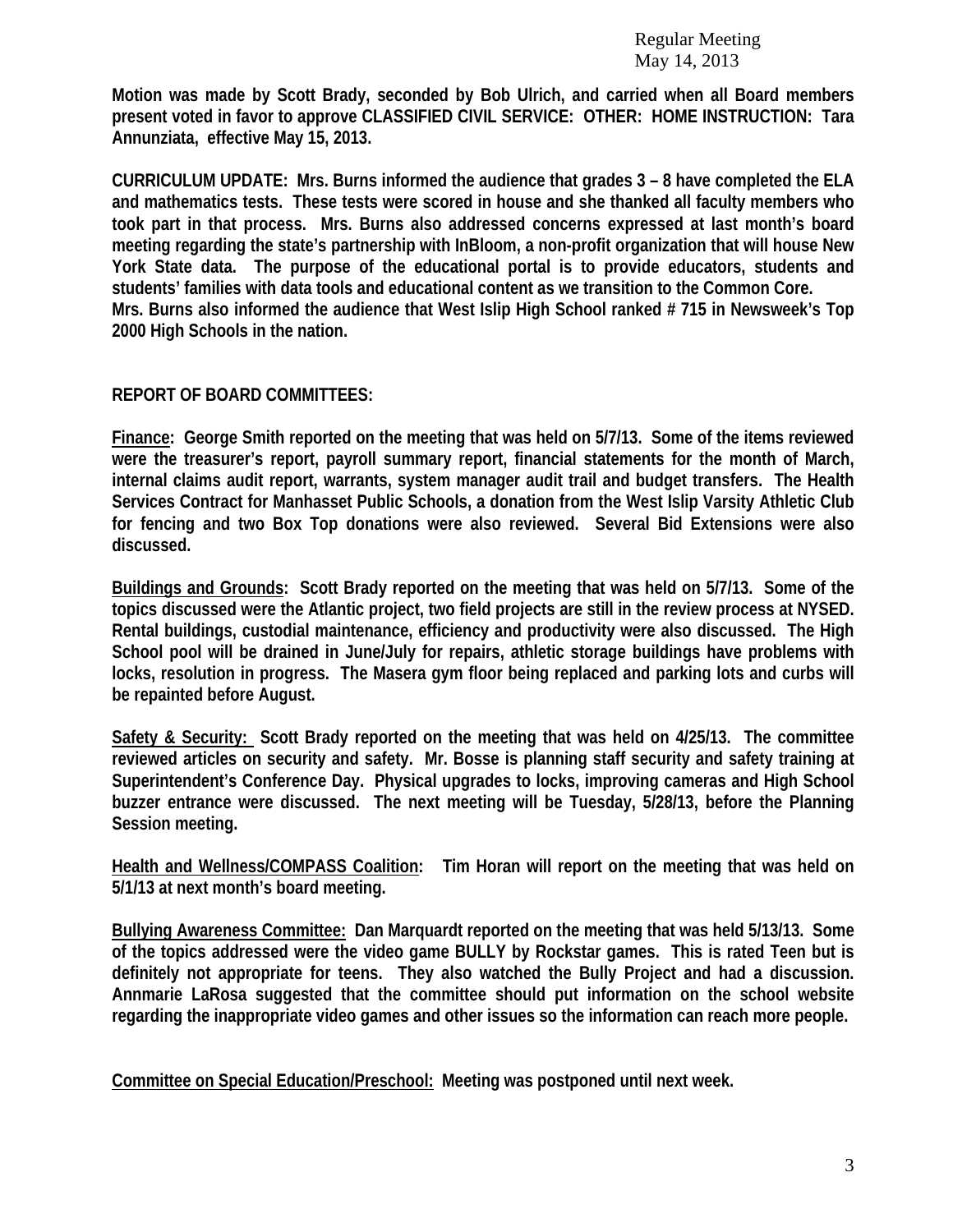**The Treasurer's Report for March 2013 was presented. Beginning balance as of February 28, 2013 \$34,234,317.93 ending balance as of March 31, 2013 \$37,270,723.15.** 

**Motion was made by Scott Brady, seconded by Mike Zotto, and carried when all Board members present voted in favor to approve budget transfers numbered 3081 to 3085 for the 2012-2013 school year.** 

**Motion was made by George Smith, seconded by Scott Brady, and carried when all Board members present voted in favor to approve the following Bid Extensions: Removal of Unwanted Geese and Waterfowl; Portable Two-Way Radio, Intercom, Audio Repair and Sound System Repairs; Tree Pruning and Care Services; Boiler Breeching and Repair Work; Maintenance and Service for Pneumatic and DDC Control Systems; Maintenance and Service of Fire Alarms Systems, the Maintenance and Repair of Security Alarm Systems and Central Station Monitoring of Security and Fire Alarm Systems; In-Car Driver Education Instructions with Vehicles.** 

**Motion was made by George Smith, seconded by Scott Brady, and carried when all Board members present voted in favor to approve the following donations: West Islip Varsity Athletic Club in the amount of \$1,480.00, Beach St. Middle School Box Tops for Education in the amount of \$703.30 and P.J. Bellew Box Tops for Education in the amount of \$1,602.42.** 

**Motion was made by George Smith, seconded by Annmarie LaRosa, and carried when all Board members present voted in favor to approve the following Health Service Contract for the 2012-13 school year with Manhasset UFSD in the amount of \$941.01.** 

**Motion was made by George Smith, seconded by Annmarie LaRosa, and carried when all Board members present voted in favor to approve Personnel for the School Budget Vote/Trustee Election.** 

### **PRESIDENT'S REPORT:**

**Motion was made by Annmarie LaRosa, seconded by Scott Brady, and carried when all Board members present voted in favor to approve the date for the Reorganization Meeting of July 2, 2013 at 7:30 p.m.** 

### **SUPERINTENDENT'S REPORT:**

**Mr. Simon also wanted to follow up regarding safety and security for the district. He visited the Huntington High School and met with the Superintendent, High School Principal and Director of Security to learn about steps they have taken in an attempt to make their campus safe. Last week he also met with the Islip Superintendent and Director of Security to review initiatives they have taken as well. West Islip will take additional steps at the beginning of next year to enhance the safety and security of our campuses, students and staff.** 

**Mr. Simon also spoke about filling the position for Assistant Superintendent for Curriculum and Instruction. An advertisement was placed in the New York Times and local List Serv, 31 applicants applied for the position. After reviewing all the credentials of all the applicants, ten were invited in for interviews.**